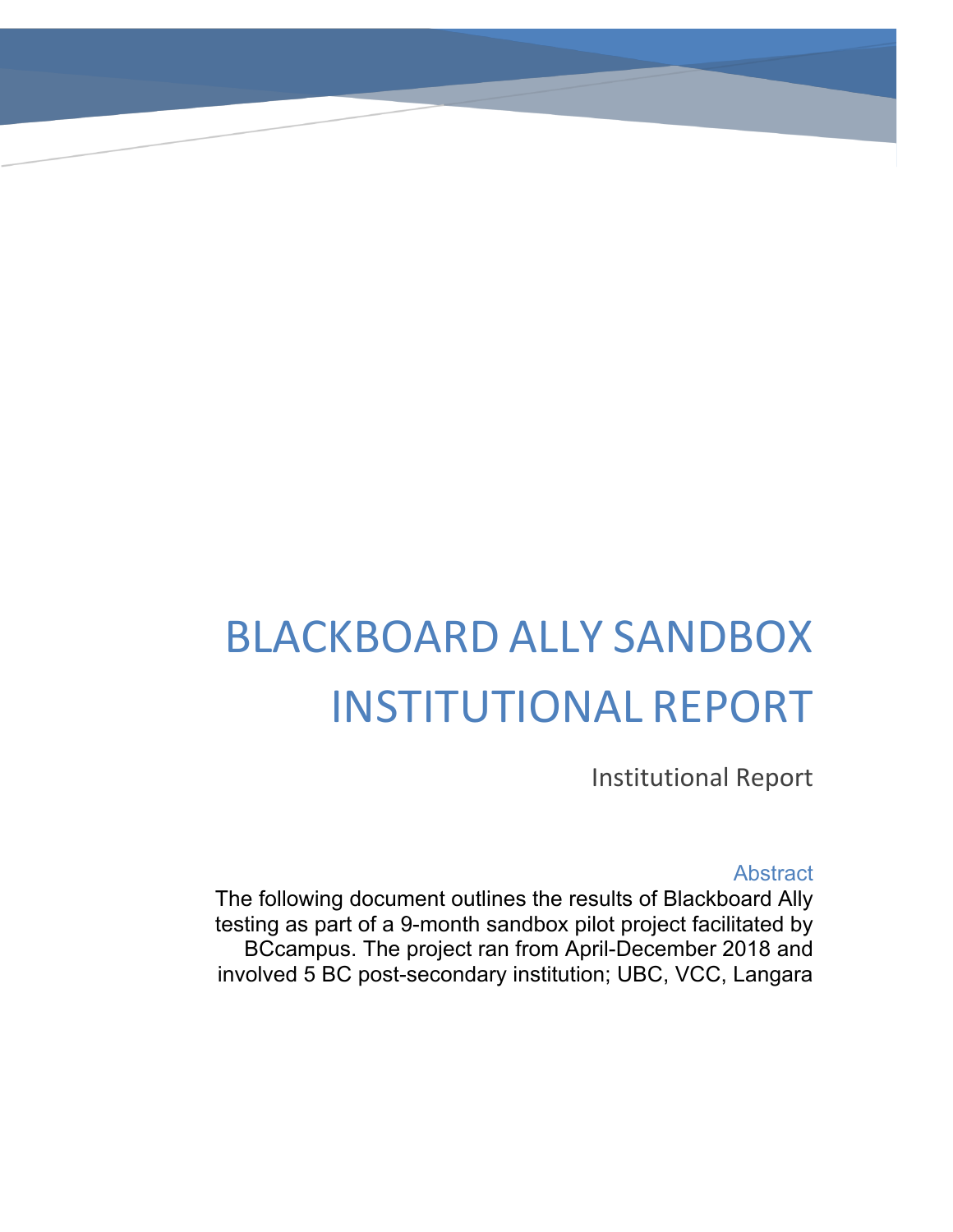

# BLACKBOARD ALLY SANDBOX

INSTITUTIONAL REPORT

# INSTITUTIONAL DETAILS

Institution: Vancouver Community College

Report Author: Shirley Lew, Brett Griffiths

Your Role: Dean Library and Teaching and Learning Services, Dean School of Trades, Technology and Design

Date Submitted: March 1, 2019

Your Institutional Learning Management System: Moodle

The Learning Management System you tested Ally on (if different than your institutional LMS):

### TECHNICAL INFORMATION

Did you experience any significant or unexpected technical issues during installation of the application? If so, please describe the issue and how the issue was resolved.

*The installation was smooth and without issues, no significant or unexpected technical issues presented during the installation of the application.*

Did you experience any significant technical issues with Ally operation during the sandbox/pilot period? If so, please describe the issue and how the issue was resolved.

*No significant technical issues were observed with Ally operation during the sandbox period.*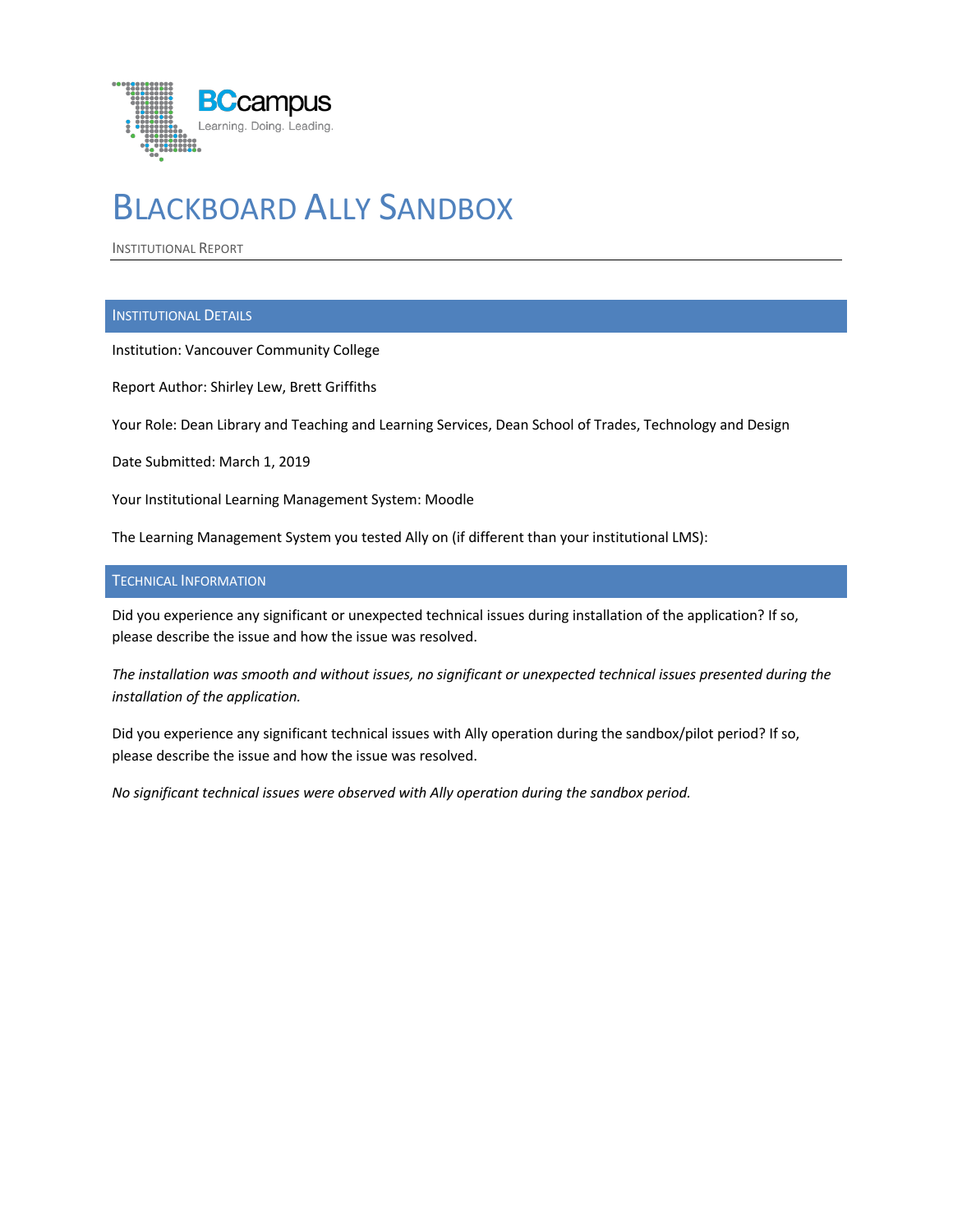

# USER TESTING

Ally comes with 3 sets of components aimed at different use cases within an institution; Student Tools, Instructor Tools, and Institutional Reporting Tools. For each of the components you tested, briefly outline;

- Describe who tested the tool?
- Did the tool work as they expected?
- If not, what was unexpected?
- Did the test users find the tools easy and intuitive to use? If not, what parts of the application did your users find was not intuitive to use?
- What did the users like about the tools?
- What did the users dislike about the tools?
- What kind of support did you provide, or was required, to support the tester during the testing session.
- Any general comments you may have about this specific component?

#### STUDENT TOOLS

Describe who tested the tool?

*Deans, Moodle support staff, automotive instructors, and faculty and staff in the Disability Services department. We did not recruit students to test though we know they made use of the tool.* 

Did the tool work as they expected?

*Yes*

If not, what was unexpected?

Did the test users find the tools easy and intuitive to use? If not, what parts of the application did your users find was not intuitive to use?

*Yes*

What did the users like about the tools?

*The Ally tool provided easy access to alternative formats, had a simple intuitive interface, and provided easy to access translated documents. The translated documents are of great benefit to English as Additional Language learners.* 

What did the users dislike about the tools?

*Lack of video captioning, difficult to use institutional reporting tool*

What kind of support did you provide, or was required, to support the tester during the testing session.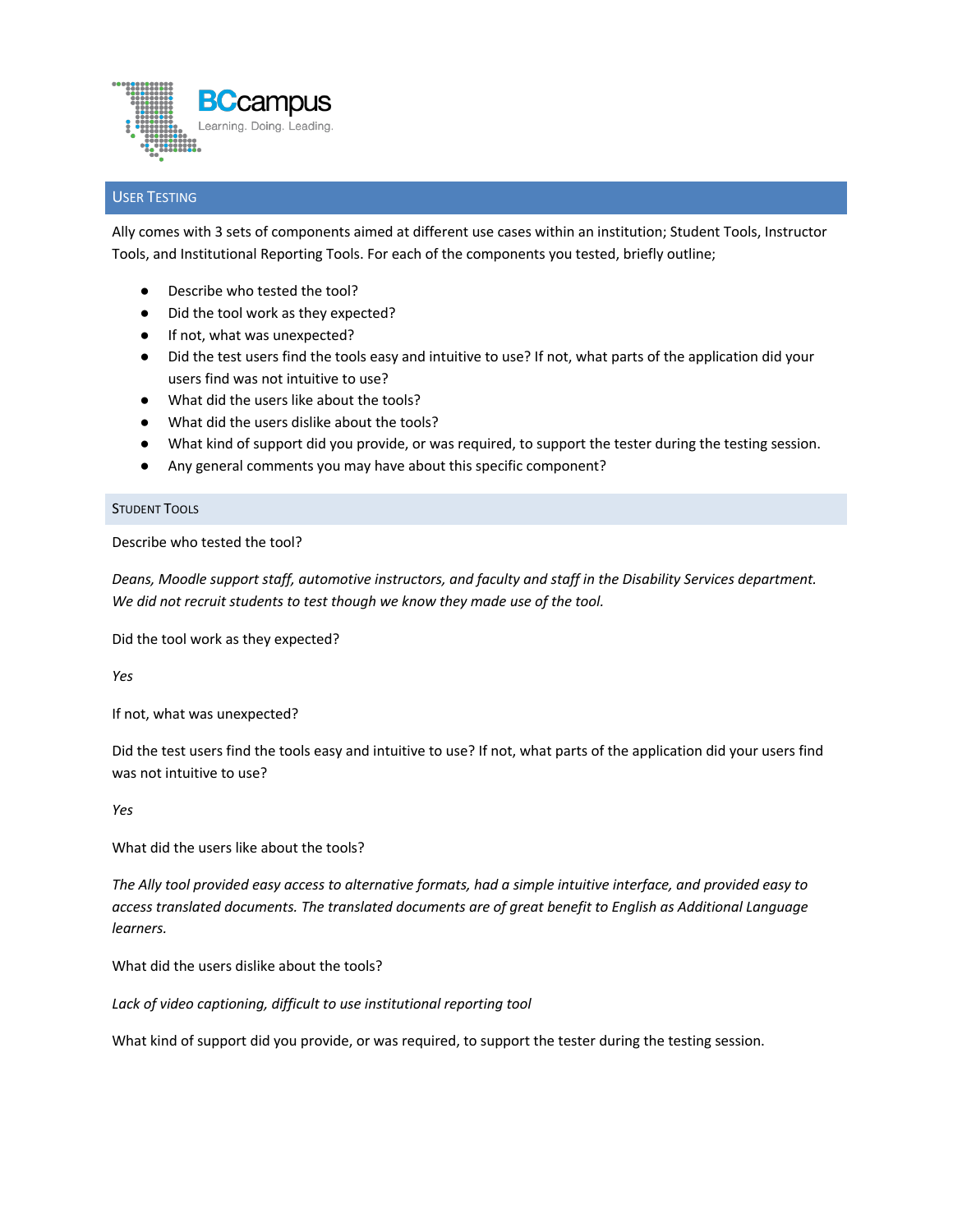

*No formal support was provided to the testers and none to students. Testers were given training by Blackboard and then the application was enabled in the Moodle LMS. A few questions were received afterwards, but generally the application required almost no support.*

Any general comments you may have about this specific component?

INSTRUCTOR TOOLS

Describe who tested the tool?

*Deans, Moodle support staff, automotive instructors, and faculty and staff in the Disability Services department.* 

Did the tool work as they expected?

*Yes*

If not, what was unexpected?

Did the test users find the tools easy and intuitive to use? If not, what parts of the application did your users find was not intuitive to use?

*Yes*

What did the users like about the tools?

*78% of survey respondents found file accessibility score with instructor feedback and guidance easy to understand and use. Testers also liked the explanation of accessibility problems with files.*

What did the users dislike about the tools?

*Only half of survey respondents were able to use Ally guidance to improve accessibility of files. Users also disliked the lack of video captioning. Additionally, it would be useful if the Ally plugin could also include feedback to improve accessibility of Moodle pages and activities would also be very beneficial (i.e. quizzes, lessons, pages).* 

What kind of support did you provide, or was required, to support the tester during the testing session.

*Almost no support was required.* 

Any general comments you may have about this specific component?

INSTITUTIONAL REPORTING TOOLS

Describe who tested the tool?

*Deans*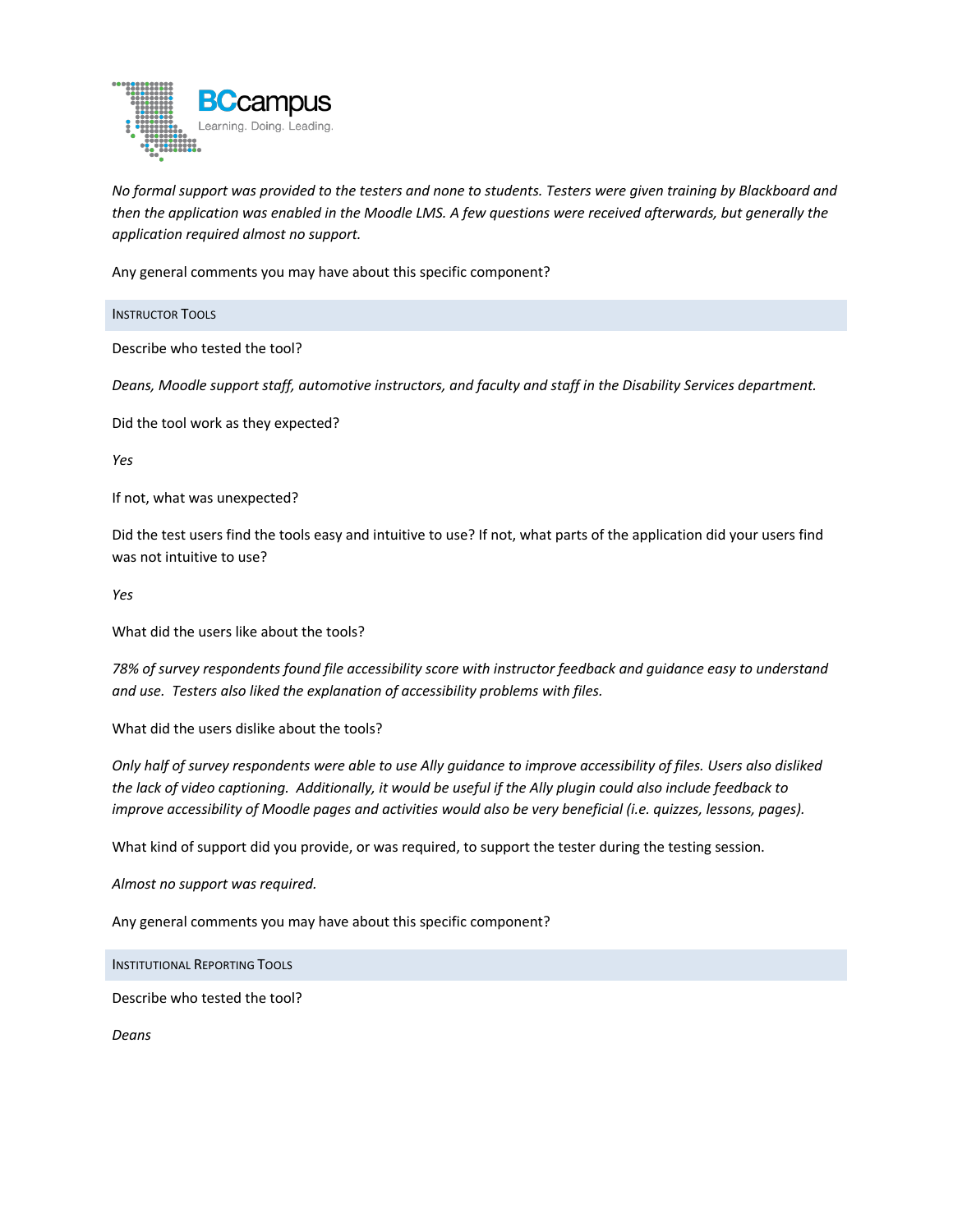

Did the tool work as they expected?

*Yes, but the interface was not intuitive and reporting was not useful for planning purposes.*

If not, what was unexpected?

Did the test users find the tools easy and intuitive to use? If not, what parts of the application did your users find was not intuitive to use?

*The courses tab made little sense, it would have been nice to be able to sort by number of users, number of documents and overall score to determine where to allocate resources for improvement.*

What did the users like about the tools?

*Useful to have an overview of overall accessibility.* 

What did the users dislike about the tools?

*See comment above.* 

What kind of support did you provide, or was required, to support the tester during the testing session.

*None required.*

Any general comments you may have about this specific component?

## ALLY SUPPORT

After testing Ally, what kind of supports and/or training do you feel would be required to support students and instructors with using Ally?

*Instructors and students could benefit from an overview video that quickly outlines the function of Ally and how to use. While Ally was very easy to use and had what appeared to be a high uptake rate during the pilot considering there was no formal announcement, those that did not use it or notice that it was enabled would likely need an introduction to the function and operation.* 

During the testing, did you visit the Ally community forums? Did you find the community forums were a useful resource for you?

*Users did not visit the Ally community forums during the testing phase.*

Outside of the Ally forums, did you look for other sources of information for Ally functionality and/or support? If so, what did you find?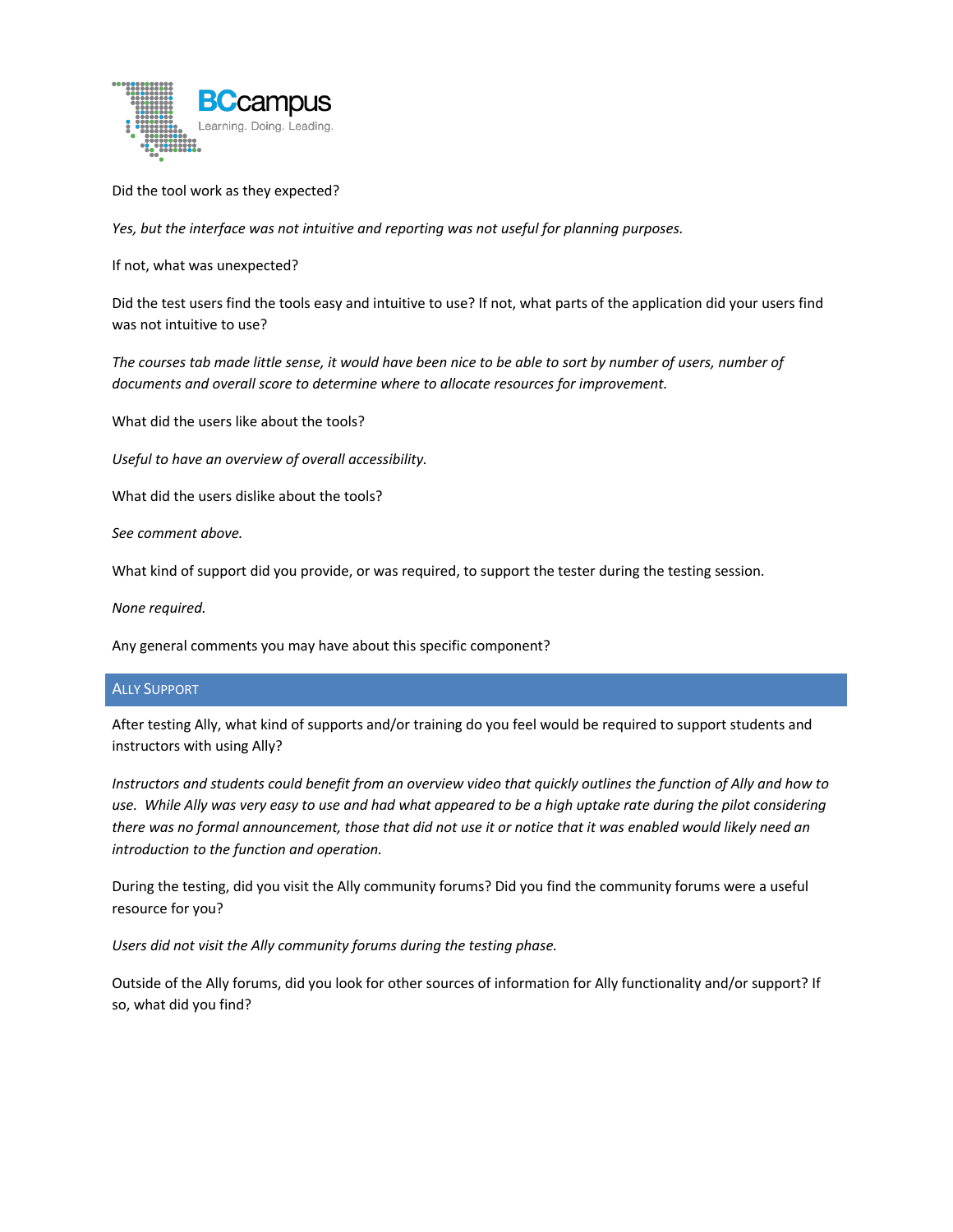

*Direct support and questions were answered directly through our connections at Blackboard, our support team was incredibly helpful and provided timely responses to all queries and concerns.*

### GENERAL QUESTIONS

Are there any features that you or your testers felt were missing from Ally?

*Video captioning is a critical feature for VCC, we have a substantial population of Deaf and Hard of Hearing students and we know that captioning is very useful for EAL learners. Additionally, captioning will help us to reach our strategic initiative of using Universal Design for Learning (UDL) practices for course development. It would be helpful if the Ally plugin could include Moodle pages and activities would also be very beneficial (i.e. quizzes, lessons, pages). A stand-alone Ally tool (i.e. outside the Moodle environment) would be really beneficial to make all college materials and web contact accessible.* 

How would you compare Ally to the other types of accessibility tools you may be familiar with?

*Excellent, the Ally tool provides a very simple and intuitive way to provide accessible formats of documents.*

What do you see as the top benefit for an institution to adopt Ally?

*Students are able to quickly and easily download accessible formats of documents, without the need to declare a disability. This tool benefits all learners and users who have different preferences for ingesting information.* 

What do you think is the biggest challenge for an institution looking to adopt Ally?

*Budget restraints and annual cost. Culture change and learning curve for faculty and content creators.* 

What advice do you have for others who might be considering piloting this application?

*Have a longer trial period as well as a explicit pilot plan.*



This work is licensed under a Creative Commons Attribution 4.0 International License.